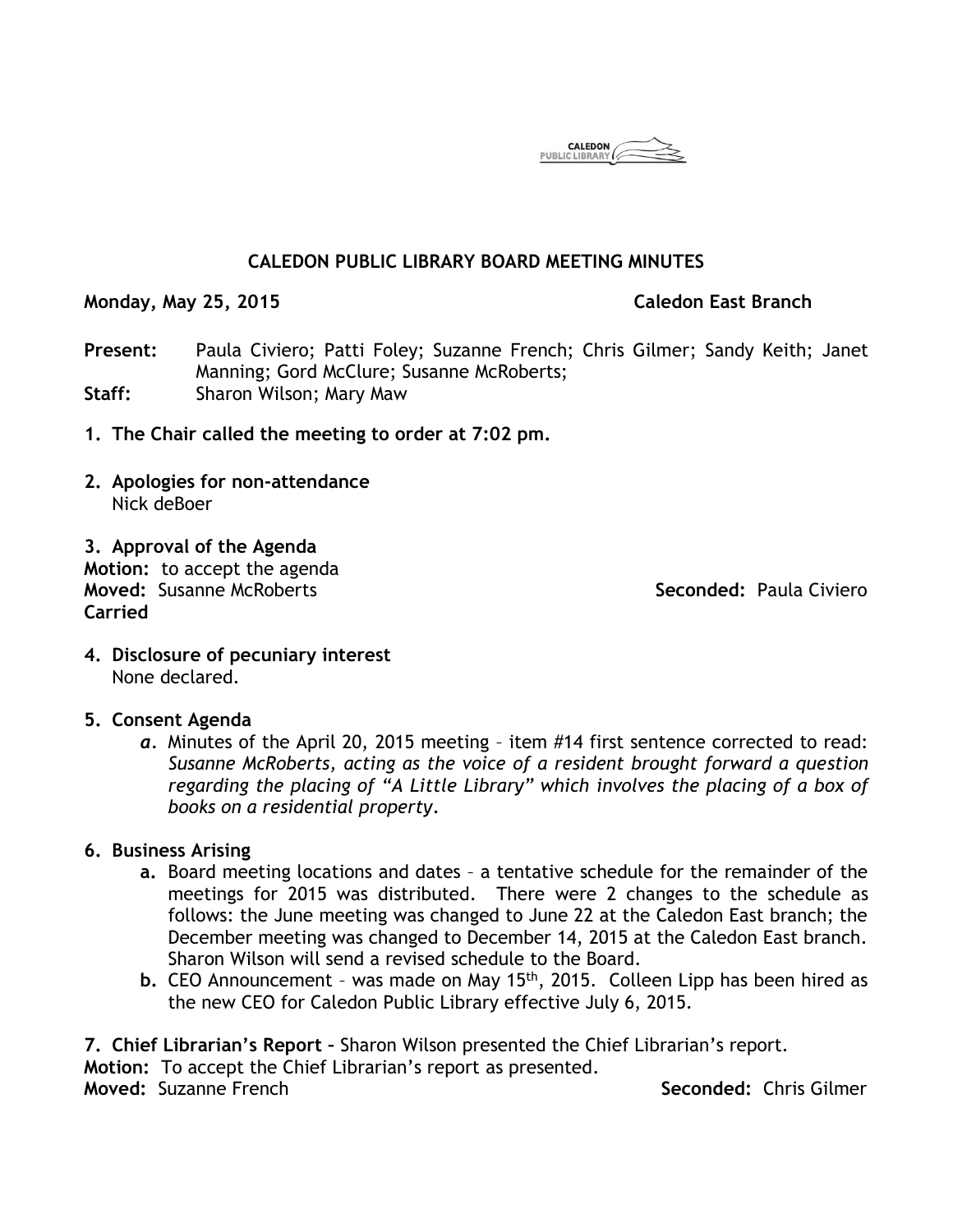# **Carried**

**8. Financial Statements –** Sharon Wilson distributed copies of Caledon Public Library's Operating Budget, Revenues and Capital Expenses as of April 30, 2015.

*Gord McClure joined the meeting at 7:35 pm.*

**Motion:** To accept the Financial Statements as presented. **Moved:** Sandy Keith **Seconded:** Paula Civiero **Carried**

# **9. Board Development**

- **a. Operational procedures –** The Board reviewed Caledon Public Library's Code of Conduct as it is important that every Board member complies with both the content and the spirit of the code while serving as a Board member. The Code of Conduct integrates well with Caledon Public Library's strategic plan.
- **b. Strategic priorities – effective Board performance; annual plan –** Janet Manning distributed a draft of an *Annual Agenda Plan* that could be used to help the Board effectively accomplish specific results and identify strategic priorities and issues. The Board also reviewed the template from the SOLS "Library Development Kit" and decided that this template would effectively help to identify areas that need board action, policy and service responses. Janet will revise this template and forward to all Board members for their input.

The Board discussed the need to develop a framework for setting the expectations for the new CEO and evaluation tools. Paula Civiero will contact SOLS and Janet Manning and Susanne will contact Odgers Berndtson for guidance and resources.

- **10. Correspondence** –A letter was received from Monty Laskin, the executive director of Caledon Community Services expressing thanks to Caledon Public Library for their support and involvement with the Exchange.
- **11. Time and place of next meeting -** Monday, June 22, 2015 at the Caledon East Branch at 7 pm
- **12. Question Period**  there were no questions from the public.
- **13. Evaluation of the meeting –** The meeting met the expectations of the Board.

**14. New Business –** Annual Report – Sandy Keith inquired about the annual statistical reporting to the province and Sharon Wilson advised the Board that all of the data from previous years is available online. The Board also discussed the feasibility of an annual report that would be a good reference for budget presentations to council and as a resource for the community.